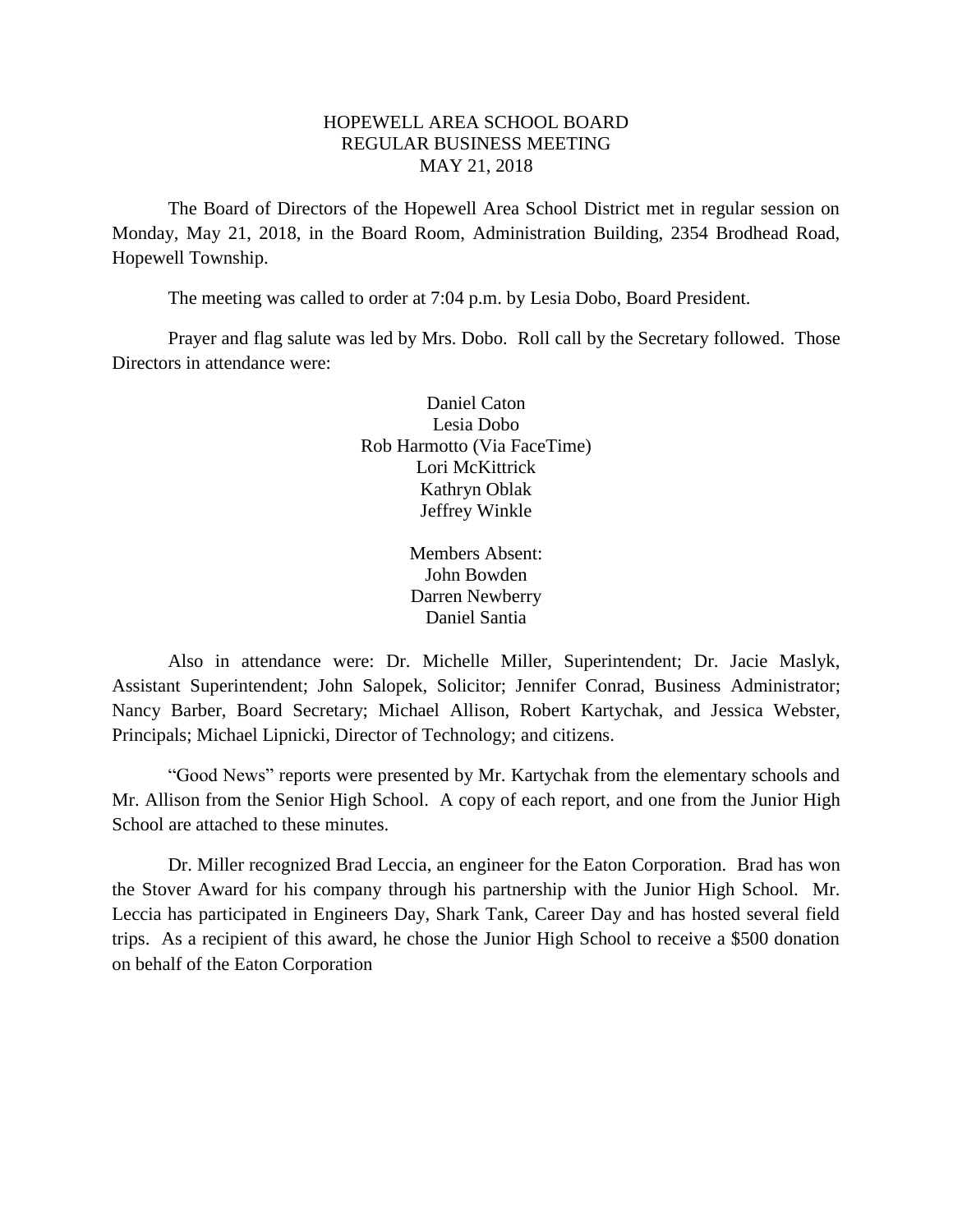Mrs. Dobo asked for approval of minutes.

## MOTION #1

By Jeff Winkle, seconded by Dan Caton, to approve the minutes of April 16, 2018 and May 7, 2018. MOTION carried unanimously by an affirmative vote of all Directors in attendance.

# APPROVAL OF GROUPED ITEMS

# MOTION #2

By Lori McKittrick, seconded by Dan Caton, to approve items (1) through (3) as presented in accordance with School Board's agreement for grouping items in a single motion. MOTION carried unanimously by an affirmative vote of all Directors in attendance.

# Tax Collectors' Report

1. Recommendation to accept report for taxes collected for the month of April 2018, as presented, and make said report a part of these minutes.

## Treasurer's Report

2. Recommendation to accept report of the Treasurer for the month of April 2018, as presented, and make said report a part of these minutes.

## Financial Statements

3. Recommendation to accept Financial Statements for the month of April 2018, as presented, and make said statements a part of these minutes.

# VISITOR'S COMMENTS

Anthony Bufalini, spokesman for a group of parents whose children play Girls Softball, requested that the Board consider replacing the current softball coaching staff due to the following reasons:

- Lack of communication
- Lack of coaching knowledge
- Does not give adequate time for warmups
- Practice not held if Head Coach not available
- Late for games
- Has never attended a Junior High game
- Never handed out Letters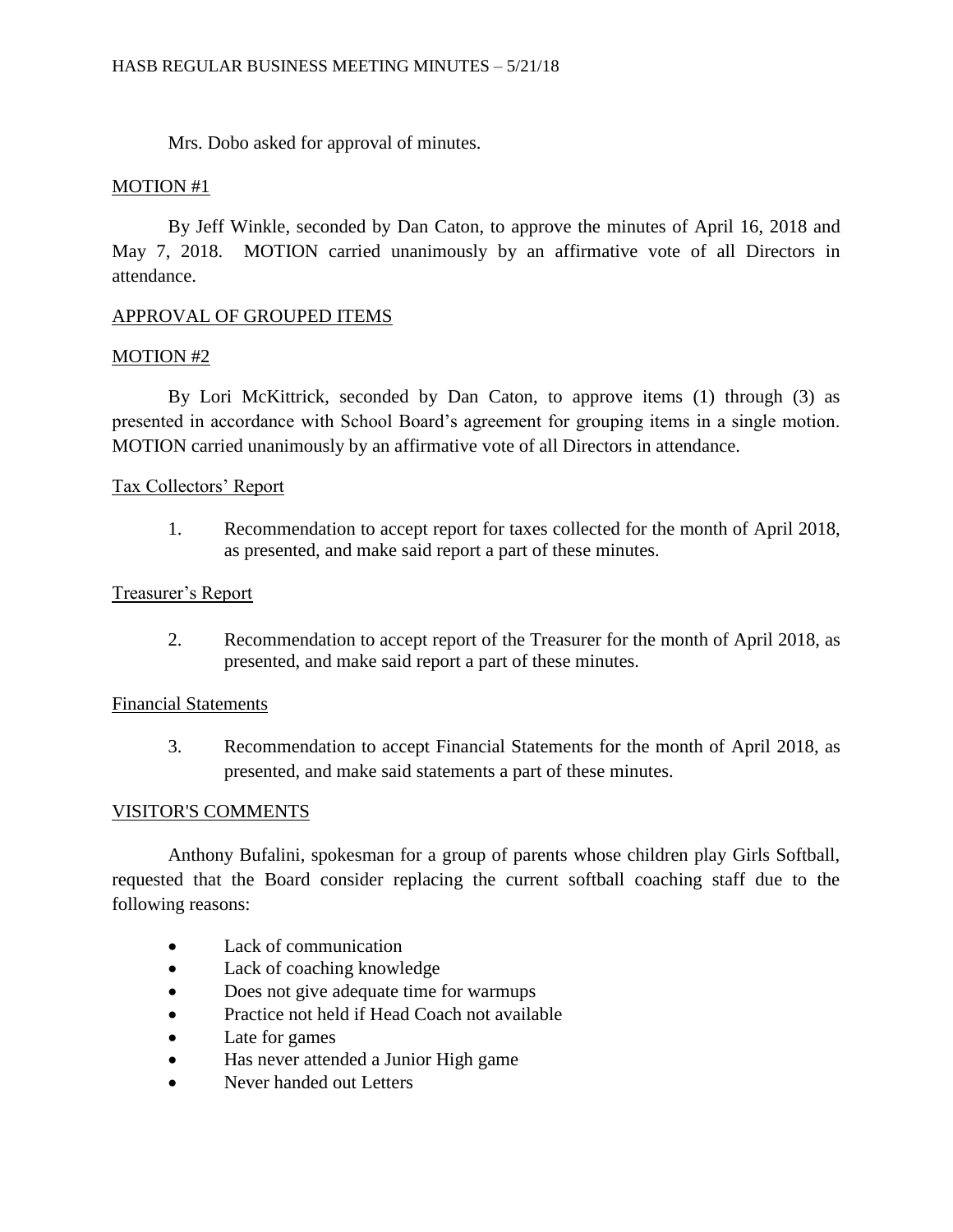Carol Schneider, a French teacher for Shadyside Academy and Linda Tweed, a French teacher at South Fayette Middle School encouraged the Board not to eliminate French for the 2018-2019 School year. Ciara McCarthy and Ellen Davies, students at the Senior High School, and Karen McCarty, Ciara's mother, also asked that the Board not eliminate French.

At this time Mrs. Dobo asked that Committee discussion and recommendations begin.

## **Education/Curriculum/Instruction by Jeff Winkle, Chair**

## MOTION #3

By Jeff Winkle, seconded by Kathryn Oblak, to approve the Agreement to participate in the Beaver Valley Intermediate Unit's Beaver County Summer Academy for 2018 at a cost of \$500.00. MOTION carried unanimously by an affirmative vote of all Directors in attendance.

## MOTION #4

By Jeff Winkle, seconded by Lori McKittrick, to approve the 2018-2019 Beaver County Career and Technology Center General Operating Budget in the amount of \$5,985,989.00. MOTION carried unanimously by an affirmative roll call vote of all Directors in attendance.

## MOTION #5

By Jeff Winkle, seconded by Dan Caton, to approve the continuation of the Memorandum of Understanding by and between the Hopewell Area School District and the Hopewell Education Association with respect to Online Education for the 2018-2019 School Year. Once the Hopewell Education Association Collective Bargaining Agreement has been approved, the MOU will be adjusted to reflect any rate changes with retroactivity. MOTION carried unanimously by an affirmative vote of all Directors in attendance.

## MOTION #6

By Jeff Winkle, seconded by Kathryn Oblak, to approve the proposal to increase Hopewell Senior High School graduation credit requirements to 25 credits beginning with the class of 2022. MOTION carried unanimously by an affirmative vote of all Directors in attendance.

# MOTION #7

By Jeff Winkle, seconded by Lori McKittrick, to approve the Agreement with Family Behavioral Health to provide school based mental health services at the elementary schools, effective the 2018-2019 school year. There would be no cost to the District. MOTION carried unanimously by an affirmative vote of all Directors in attendance.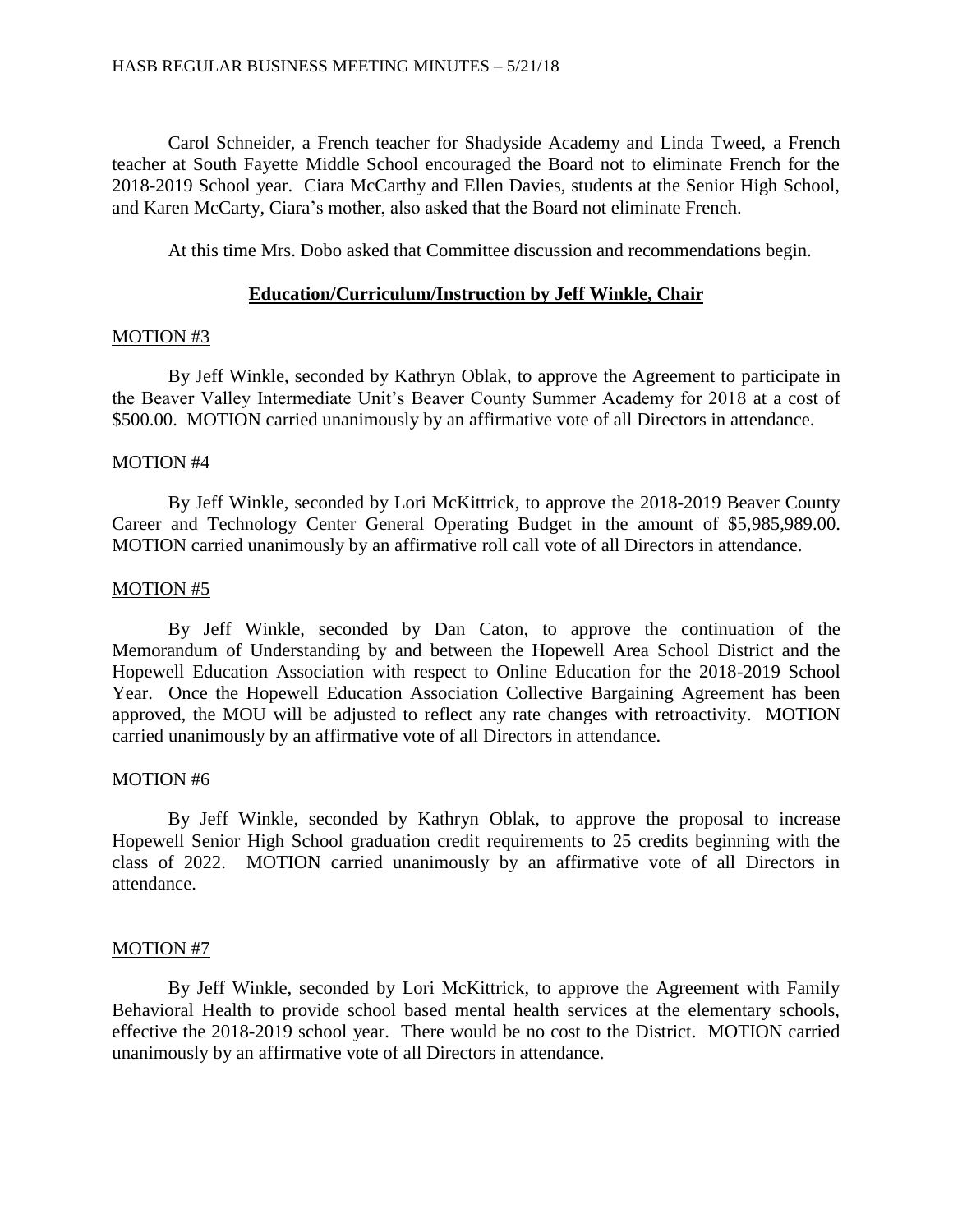# **Buildings and Grounds by Lori McKittrick**

#### MOTION #8

By Lori McKittrick, seconded by Kathryn Oblak, to approve the request of Potter Raccoon Football to use Tony Dorsett stadium on Sunday, October 28, 2018 for Tristate Youth Football League championships. MOTION carried unanimously by an affirmative vote of all Directors in attendance.

## MOTION #9

By Lori McKittrick, seconded by Dan Caton, to approve the request of Hopewell High School Girls Soccer to host 2018 Mad Skills Soccer Camp at Tony Dorsett Stadium from June 4, 2018 through June 8, 2018 from 9:00 a.m. until 12:00 p.m. MOTION carried unanimously by an affirmative vote of all Directors in attendance.

## MOTION #10

By Lori McKittrick, seconded by Jeff Winkle, to approve the request from Joseph Sullivan for the Hopewell Community Big Band to use the Junior High School gym or Senior High School auditorium on Tuesday evenings beginning June 12 through July 24 as a potential indoor facility to be used in the event of rain. MOTION carried unanimously by an affirmative vote of all Directors in attendance.

## **Finance and Budget by Lori McKittrick, Chair**

## MOTION #11

By Lori McKittrick, seconded by Dan Caton, to approve items (1) through (3) and to ratify item (4) as presented in accordance with School Board's agreement for grouping items in a single motion. MOTION carried unanimously by an affirmative roll call vote of all Directors in attendance.

- 1. General Fund payments in the amount of \$346,606.84
- 2. Cafeteria Fund payments in the amount of \$95,735.71
- 3. Capital Reserve Fund payments in the amount of \$25,005.33
- 4. General Fund payments in the amount of \$2,299,021.47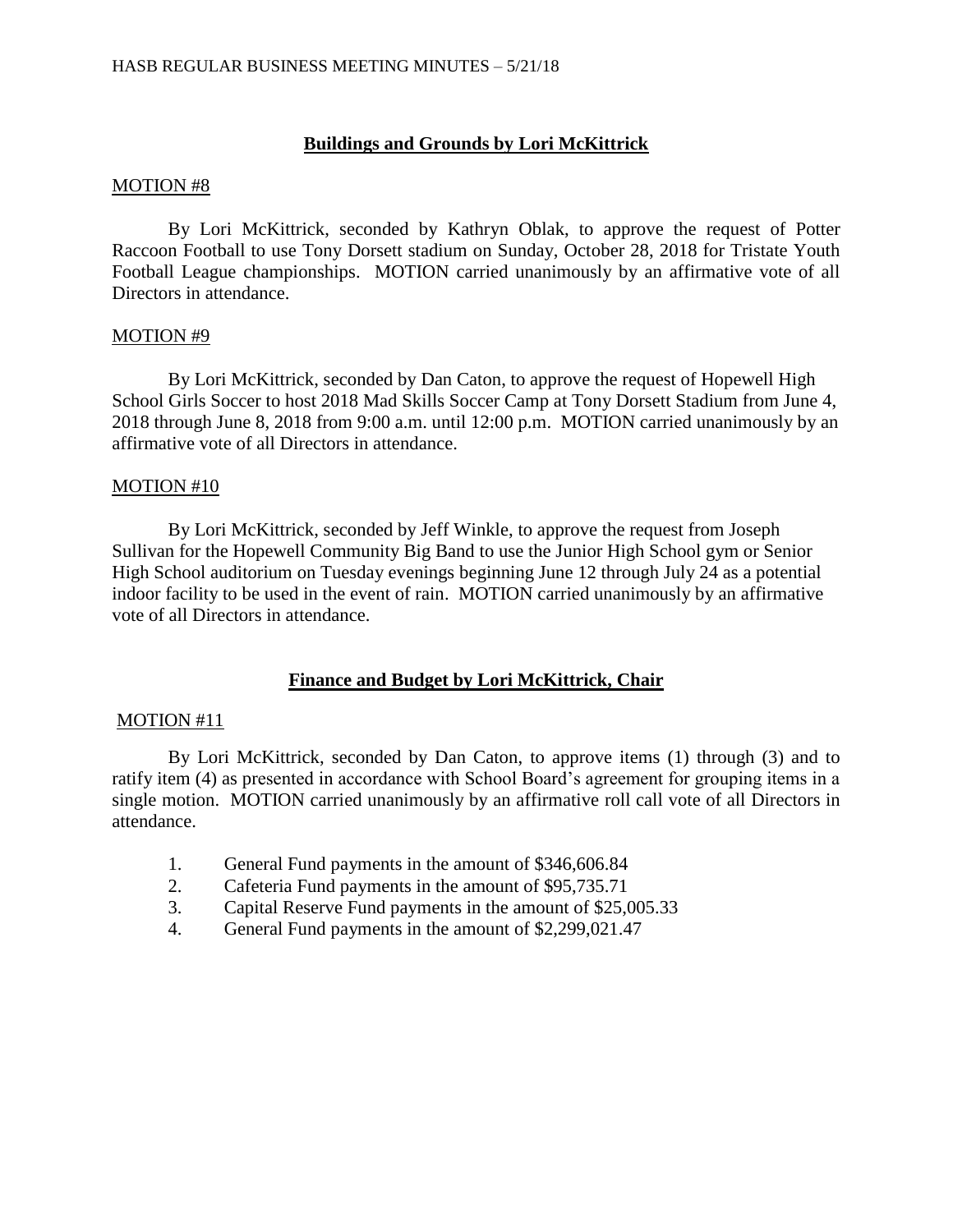## MOTION #12

MOTION by Lori McKittrick, seconded by Jeff Winkle, to approve the supply bids for the 2018-2019 school year for the departments listed below. MOTION carried unanimously by an affirmative roll call vote of all Directors in attendance.

| a.             | Athletics                 | \$2,754.44  |
|----------------|---------------------------|-------------|
| $h_{\cdot}$    | Art                       | \$4,526.14  |
| C <sub>1</sub> | Custodial                 | \$18,034.14 |
| d.             | <b>Industrial Arts</b>    | \$569.50    |
| e.             | <b>Physical Education</b> | \$2,148.34  |
| f.             | Science                   | \$2,209.26  |

#### MOTION #13

By Lori McKittrick, seconded by Dan Caton, to approve the one-year contract with Medic Rescue at a rate of \$3,400, effective July 1, 2018 through June 30, 2019. MOTION carried unanimously by an affirmative vote of all Directors in attendance.

#### **Personnel by Rob Harmotto, Chair**

#### MOTION #14

By Rob Harmotto, seconded by Jeff Winkle, to approve the reappointment of John F. Salopek, Esquire, Solicitor, effective July 1, 2018 through June 30, 2019. MOTION carried unanimously by an affirmative roll call vote of all Directors in attendance.

#### MOTION #15

By Rob Harmotto, seconded by Kathryn Oblak, to approve the reappointment of Jennifer Conrad, Treasurer, effective July 1, 2018 through June 30, 2019. MOTION carried unanimously by an affirmative roll call vote of all Directors in attendance.

#### MOTION #16

By Rob Harmotto, seconded by Dan Caton, to accept the resignation for retirement of Donald Parsons, bus driver, effective May 31, 2018. MOTION carried unanimously by an affirmative roll call vote of all Directors in attendance.

#### MOTION #17

By Rob Harmotto, seconded by Jeff Winkle, to accept the resignation for retirement of Paula Cosnek, science teacher at the Junior High School, effective June 1, 2018. MOTION carried unanimously by an affirmative vote of all Directors in attendance.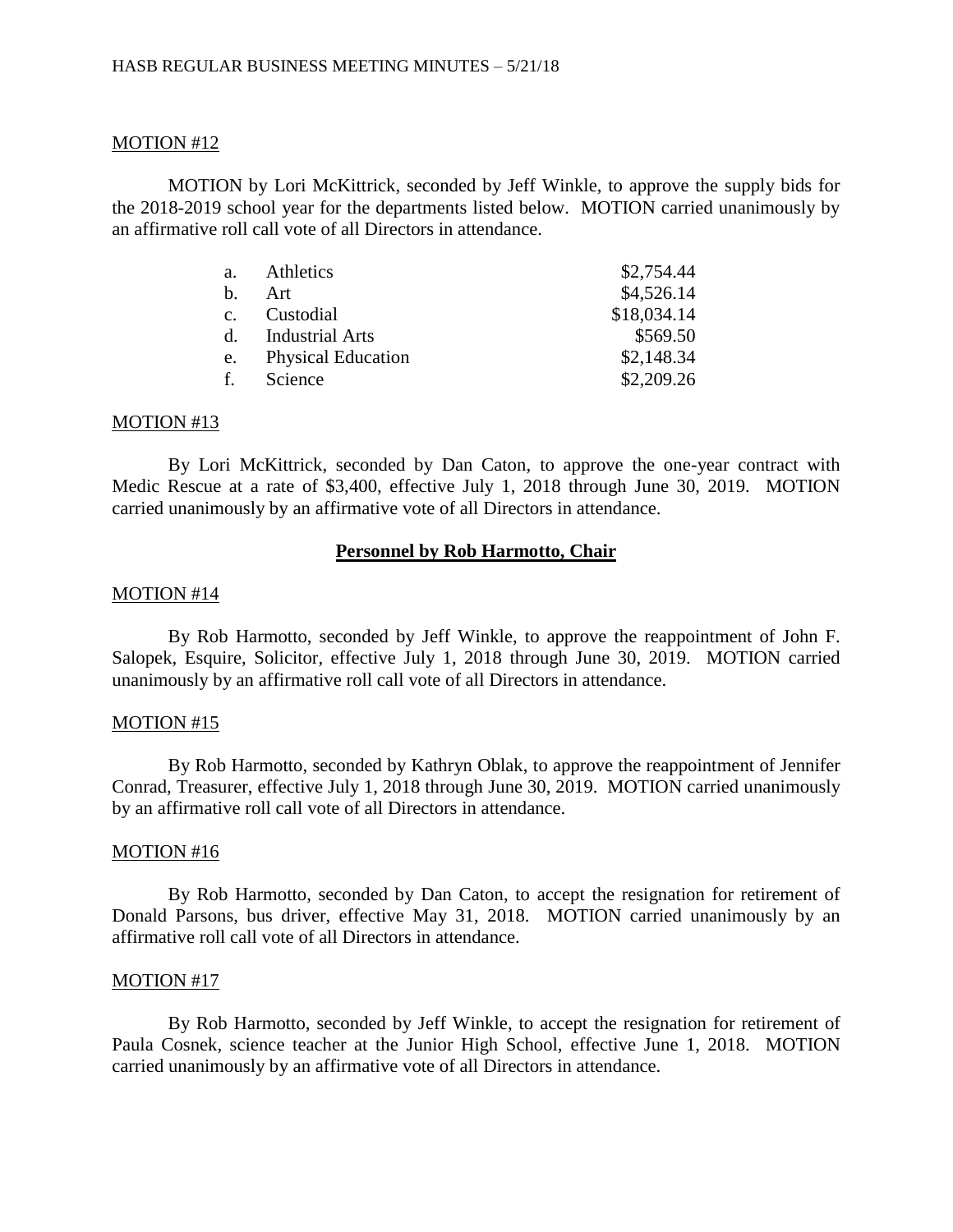## MOTION #18

By Rob Harmotto, seconded by Jeff Winkle, to accept the resignation of Timothy Gaertner, head boys basketball coach, effective May 22, 2018. MOTION carried unanimously by an affirmative vote of all Directors in attendance.

### MOTION #19

By Rob Harmotto, seconded by Kathryn Oblak, to accept the resignation of Lindsey Schmidt, paraprofessional, effective May 23, 2018. MOTION carried unanimously by an affirmative vote of all Directors in attendance.

#### MOTION #20

By Rob Harmotto, seconded by Lori McKittrick, to reaffirm the District's Non-Discrimination Policy as required by Title VI and Title IX of the Education Amendments of 1972 and Section 504 of the Rehabilitation Act of 1975. Further, said policy to be advertised in the Beaver County Times. MOTION carried unanimously by an affirmative vote of all Directors in attendance.

## APPROVAL OF GROUPED ITEMS

## MOTION #21

By Rob Harmotto, seconded by Jeff Winkle, to approve items (1) through (4) as presented in accordance with School Board's agreement for grouping items in a single motion. MOTION carried unanimously by an affirmative vote of all Directors in attendance.

- 1. Employment of Christian Kappeler, substitute custodian, effective May 22, 2018.
- 2. Employment of Debora Perrine, substitute custodian, effective May 22, 2018.
- 3. Employment of Gayla Cook, substitute custodian, effective May 22, 2018.
- 4. Custodial summer help as presented. (**Attachment**)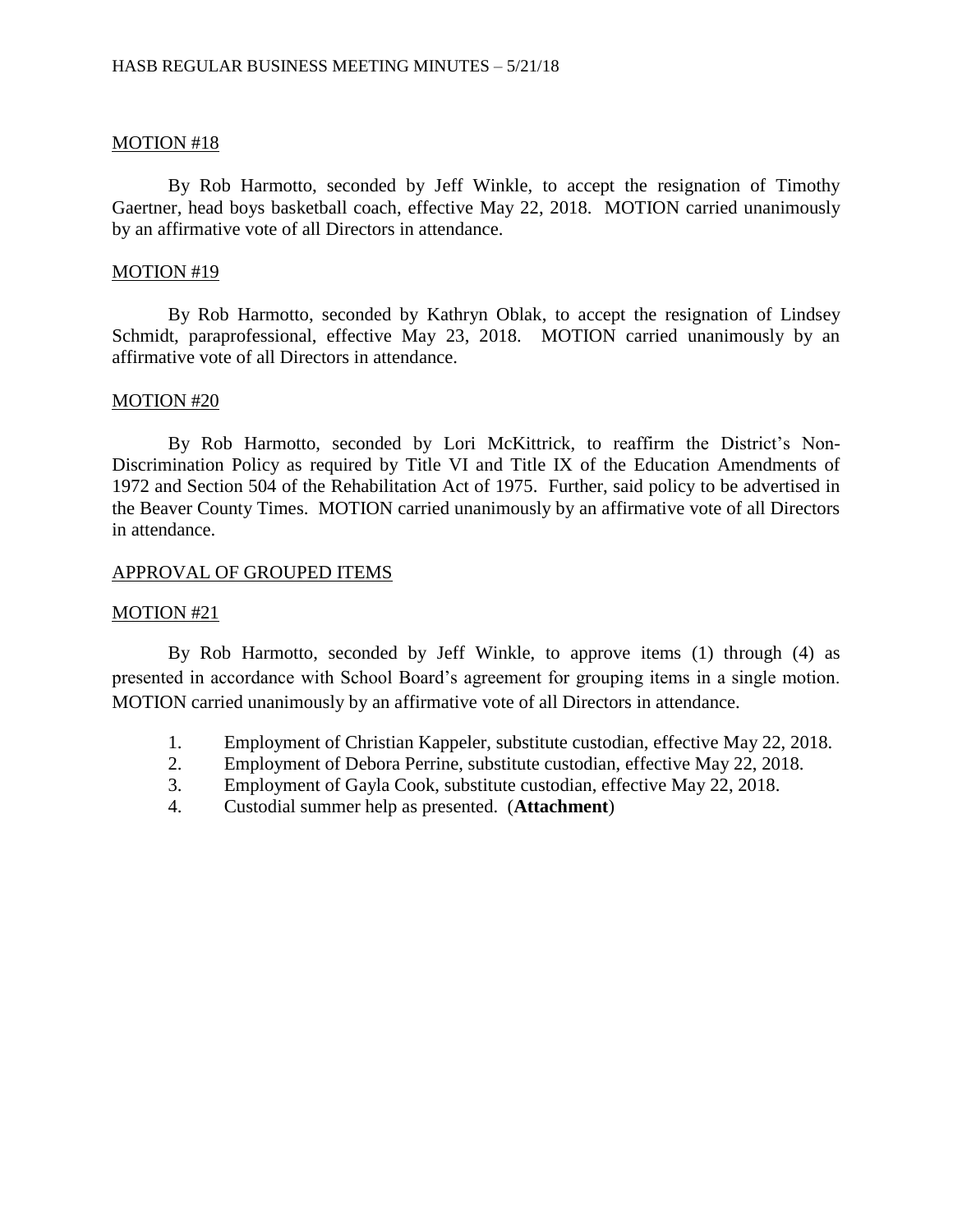# APPROVAL OF GROUPED ITEMS

## MOTION #22

By Rob Harmotto, seconded by Kathryn Oblak, to approve items (1) through (4) as presented in accordance with School Board's agreement for grouping items in a single motion. MOTION carried unanimously by an affirmative vote of all Directors in attendance.

- 1. Employment of Mike Spinelli, aquatics instructor, effective May 22, 2018.
- 2. Employment of Megan Merritt, aquatics instructor, effective May 22, 2018.
- 3. Employment of Kelsey Watt, aquatics instructor, effective May 22, 2018.
- 4. Employment of Eva Conti, aquatics instructor, effective May 22, 2018.

## MOTION #23

By Rob Harmotto, seconded by Lori McKittrick, to approve the employment of Susan Liptak, substitute secretary, effective May 22, 2018. MOTION carried unanimously by an affirmative vote of all Directors in attendance.

## MOTION #24

By Rob Harmotto, seconded by Jeff Winkle, to approve the employment of Sara Snatchko, substitute paraprofessional, effective May 22, 2018. MOTION carried unanimously by an affirmative vote of all Directors in attendance.

## MOTION #25

By Rob Harmotto, seconded by Kathryn Oblak, to approve the elimination of the following positions beginning the 2018-2019 school year. MOTION carried unanimously by an affirmative vote of all Directors in attendance.

- $1<sub>1</sub>$ 4<sup>th</sup> Grade at Independence Elementary School; and
- $2<sub>l</sub>$  $6<sup>th</sup>$  Grade at the Junior High School.

# MOTION #26

By Rob Harmotto, seconded by Dan Caton, to approve the creation of the following positions beginning the 2018-2019 school year. MOTION carried unanimously by an affirmative vote of all Directors in attendance.

- 1. Kindergarten at Independence Elementary School;
- 2. 1st Grade at Hopewell Elementary School;
- $3<sub>l</sub>$ 5<sup>th</sup> Grade at the Junior High School.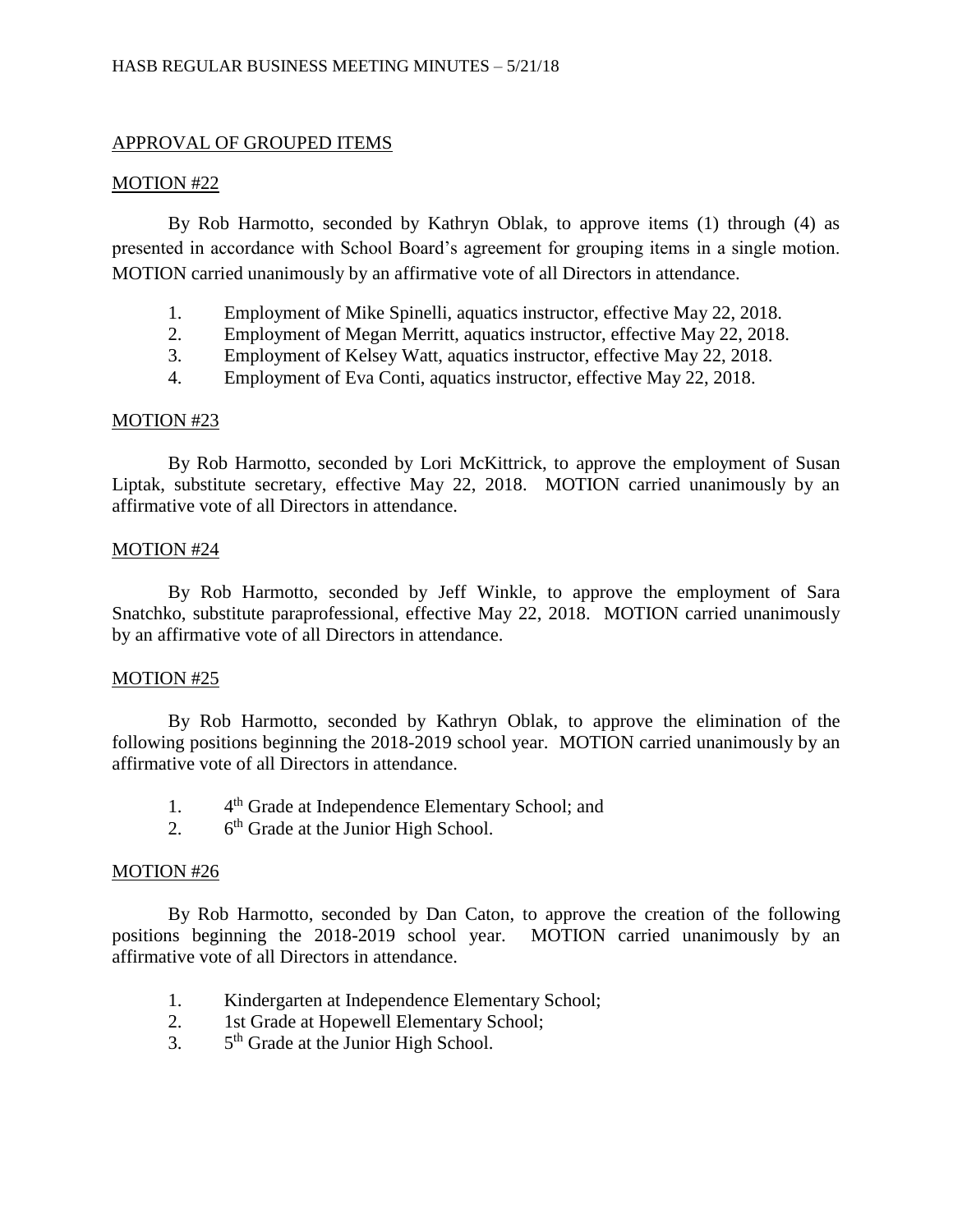# Superintendent's Report

Dr. Miller thanked those in attendance that were there to support their children and to voice their concerns.

Dr. Miller invited all to Commencement on June 1, 2018. She also invited everyone to the Coffee Klatch at Margaret Ross Elementary School on May 25, 2018.

Dr. Maslyk congratulated Nicole Lash on winning the Golden Apple Award for excellence in teaching and leadership. She invited everyone to the Remake Learning Open House on Friday, May 25 from 9:00 a.m. until 11:00 a.m. at the Senior High School.

Mrs. Dobo invited everyone to the Dream Court grand opening on June 4, 2018 at 4:00 p.m.

# Solicitor's Report

Mr. Salopek thanked the Board for his reappointment as solicitor and for their continued support.

## Unfinished Business

Nothing to report.

# Upcoming School Board Meetings

June 4, 2018 – 7:00 p.m. Work Meeting, Central Administration June 18, 2018 – 7:00 p.m. Regular Business Meeting, Central Administration

## Executive Session

An Executive Session was held prior to the start of this meeting and is also requested following the meeting to discuss personnel. This announcement is being made to be in compliance with Act 84 of 1986, Pennsylvania's Sunshine Law, as amended.